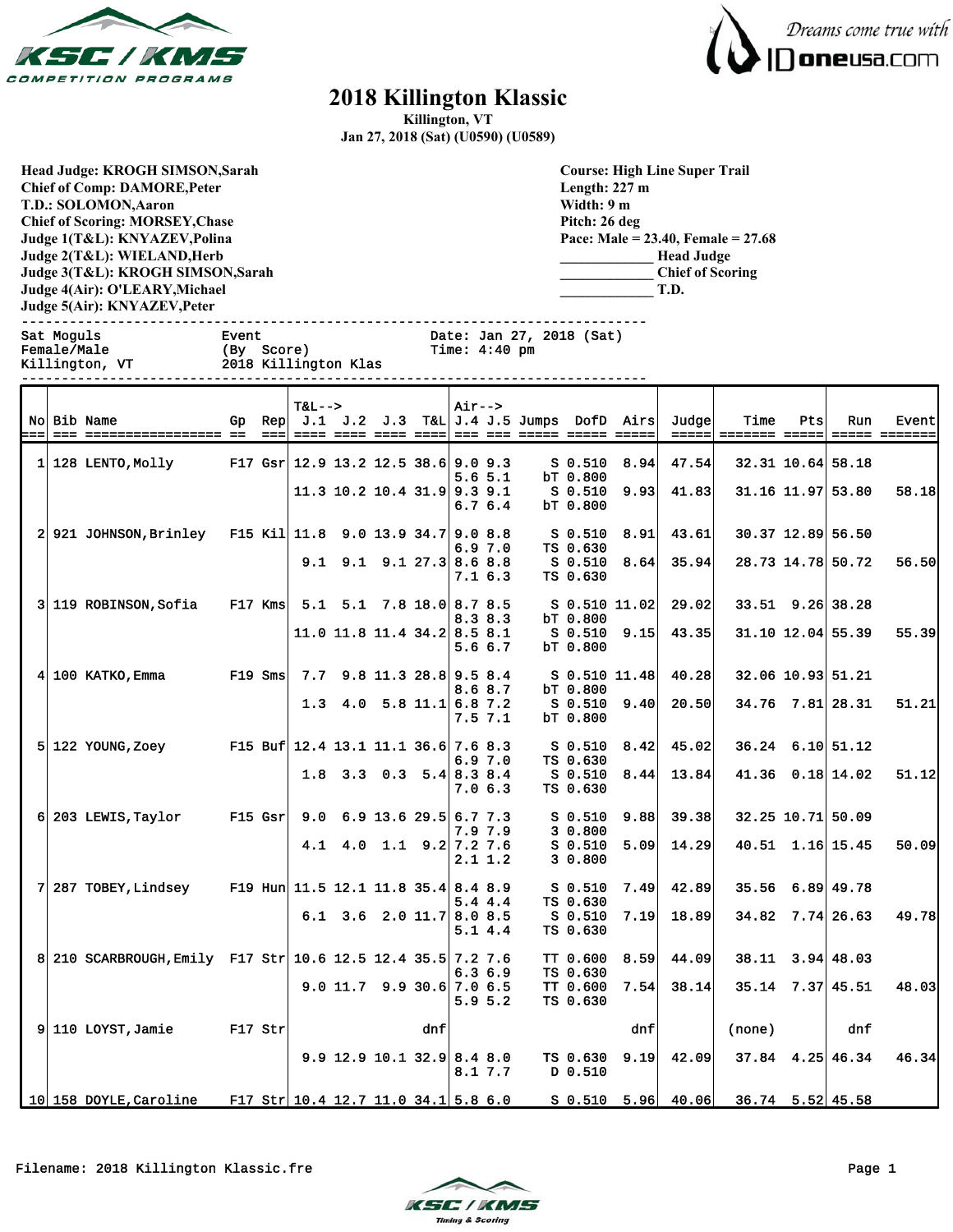|     |                                                             |                                      | $T&L--$ |                                      |     | $Air--$ |                   |                                                     |                                    |                 |       |                      |     |                          |                                |
|-----|-------------------------------------------------------------|--------------------------------------|---------|--------------------------------------|-----|---------|-------------------|-----------------------------------------------------|------------------------------------|-----------------|-------|----------------------|-----|--------------------------|--------------------------------|
| === | No Bib Name                                                 | Gp Rep<br>$=$ $=$ $=$ $\blacksquare$ |         | <u>---- ---- ---- ---- </u>          |     |         |                   | $J.1$ $J.2$ $J.3$ $T&L$ $J.4$ $J.5$ Jumps DofD Airs |                                    |                 | Judge | Time                 | Pts | Run                      | Event<br><u> ===== =======</u> |
|     |                                                             |                                      |         | 3.8 0.1 1.8 5.7 3.1 4.2              |     |         | 5.04.4<br>5.65.1  |                                                     | TS 0.630<br>$S$ 0.510<br>TS 0.630  | 5.22            | 10.92 | 42.99                |     | 10.92                    | 45.58                          |
|     | $11 153$ MORSE, Nina<br>$F17$ Wva                           |                                      |         | 6.8 $9.7$ 10.8 27.3 9.0 9.2          |     |         | 8.98.8            |                                                     | TS 0.630                           | $S$ 0.510 10.21 | 37.51 |                      |     | $36.92$ $5.31$ $42.82$   |                                |
|     |                                                             |                                      |         | $9.3$ $9.3$ $9.7$ $28.3$ $7.2$ $7.0$ |     |         | 8.38.1            |                                                     | $S$ 0.510<br>TS 0.630              | 8.78            | 37.08 |                      |     | $35.54$ 6.91 43.99       | 43.99                          |
|     | 12 248 SHUSTER, Victoria F15 Hun 9.7 12.4 10.6 32.7 6.4 5.9 |                                      |         |                                      |     |         | 6.05.3            |                                                     | S <sub>0.510</sub><br>T 0.480      | 5.84            | 38.54 |                      |     | $36.88$ $5.36$ 43.90     |                                |
|     |                                                             |                                      |         | $0.1$ 0.9 0.1 1.1 6.2 6.4            |     |         | $2.2 \; 1.4$      |                                                     | $S$ 0.510<br>N 0.460               | 4.03            | 5.13  | 50.22                |     | 5.13                     | 43.90                          |
|     | 13 152 SCHLAMKOWITZ, Jess F15 Oke 7.6 8.0 11.4 27.0 7.4 6.9 |                                      |         |                                      |     |         |                   |                                                     | $S$ 0.510                          | 6.35            | 33.35 | 35.33                |     | $7.15$ 40.50             |                                |
|     |                                                             |                                      |         | $10.0$ 10.8 6.7 27.5 8.6 8.2         |     |         | 6.05.3<br>6.25.7  |                                                     | T 0.480<br>$S$ 0.510<br>TS 0.630   | 8.02            | 35.52 |                      |     | $36.11 \quad 6.25$ 41.77 | 41.77                          |
|     | 14 144 SIEVERS, Emily                                       | $F19$ Spe                            |         | $6.0$ 9.2 10.6 25.8 8.9 9.1          |     |         |                   |                                                     | $S_0.510$                          | 7.76            | 33.56 | 35.23                |     | 7.27 40.83               |                                |
|     |                                                             |                                      |         | 7.6 $9.2$ 6.9 23.7 6.4 6.1           |     |         | 6.6 5.9           |                                                     | D 0.510<br>D 0.510                 | 7.46            | 31.16 |                      |     | $33.43$ $9.35$ 40.51     | 40.83                          |
|     |                                                             |                                      |         |                                      |     |         | 8.3 8.5           |                                                     | $S$ $0.510$                        |                 |       |                      |     |                          |                                |
|     | 15 233 SLETTENE, Skylar B F15 Sms 0.1 0.2 4.3 4.6 4.9 4.7   |                                      |         |                                      |     |         | 6.35.6            |                                                     | 30.800<br>$S_0.510$                | 6.87            | 11.47 | 46.38                |     | 11.47                    |                                |
|     |                                                             |                                      |         | $9.4$ 10.8 8.7 28.9 6.6 6.0          |     |         | 7.36.9            |                                                     | 30.800<br>$S$ 0.510                | 8.65            | 37.55 |                      |     | $38.88$ $3.05$ 40.60     | 40.60                          |
|     | 16 109 SETAREH, Rachel                                      | $F15$ Kms                            |         | 8.2 10.7 8.4 27.3 5.7 5.4            |     |         |                   |                                                     | $S_0.510$                          | 4.38            | 31.68 |                      |     | $34.82$ 7.74 39.42       |                                |
|     |                                                             |                                      |         | $9.2$ $9.3$ $8.4$ $26.9$ 5.2 5.1     |     |         | 2.73.8<br>6.87.1  |                                                     | T 0.480<br>$S$ 0.510<br>T 0.480    | 5.95            | 32.85 |                      |     | 34.95 7.59 40.44         | 40.44                          |
|     | 17 234 O'HANLON, Madeline F17 Str 2.1 2.6 5.6 10.3 6.5 6.9  |                                      |         |                                      |     |         |                   |                                                     | TS 0.630                           | 7.58            | 17.88 | $38.64$ $3.32$ 21.20 |     |                          |                                |
|     |                                                             |                                      |         | 5.3 8.8 8.4 22.5 8.3 7.4             |     |         | 6.27.0<br>8.4 7.6 |                                                     | $S$ 0.510<br>TS 0.630<br>$S$ 0.510 | 9.01            | 31.51 |                      |     | 34.55 8.05 39.56         | 39.56                          |
|     | 18 177 SMITH, Kaela<br>$F17$ Str                            |                                      |         | $3.2$ $3.3$ $5.5$ $12.0$ $3.7$ $3.5$ |     |         |                   |                                                     | S 0.510                            | 5.85            | 17.85 |                      |     | $40.92$ $0.69$ 18.54     |                                |
|     |                                                             |                                      |         | $10.5$ 10.1 9.1 29.7 5.4 5.7         |     |         | 6.47.0<br>5.05.3  |                                                     | TT 0.600<br>$S$ 0.510<br>TT 0.600  | 5.91            | 35.61 |                      |     | $39.41$ $2.43$ 38.04     | 38.04                          |
|     | 19 137 LYNCH. Kassidy                                       | F13 Kil                              |         | 6.8 5.7 12.7 25.2 6.1 5.7            |     |         |                   |                                                     | TS 0.630                           | 7.83            | 33.03 |                      |     | $39.36$ $2.49$ 35.52     |                                |
|     |                                                             |                                      |         | 7.8 2.5 5.4 15.7 5.8 6.0             |     | 5.05.3  | 3.32.6            |                                                     | 30.800<br>TS 0.630<br>30.800       | 6.07            | 21.77 | $39.74$ 2.05 23.82   |     |                          | 35.52                          |
|     | 20 901 FLANAGAN, Elodie F13 Eas 4.9 7.4 7.0 19.3 6.0 6.4    |                                      |         |                                      |     |         |                   |                                                     | S <sub>0.510</sub>                 | 5.43            | 24.73 | 42.10                |     | 24.73                    |                                |
|     |                                                             |                                      |         | $10.6$ 11.1 7.8 29.5 5.9 5.3         |     |         | 5.3 4.2           |                                                     | T 0.480<br>$S$ 0.510               | 5.03            | 34.53 | 42.84                |     | 34.53                    | 34.53                          |
|     |                                                             |                                      |         |                                      |     |         | 5.04.1            |                                                     | T 0.480                            |                 |       |                      |     |                          |                                |
|     | 21 205 MCGUIRE, Kaitlyn F17 Hv                              |                                      |         | 4.5 7.3 7.5 19.3 7.9 8.1             |     |         | 5.85.4            |                                                     | $S$ 0.510<br><b>TT 0.600</b>       | 7.43            | 26.73 | $39.64$ $2.17$ 28.90 |     |                          |                                |
|     |                                                             |                                      |         | 4.7 7.2 7.5 19.4 7.9 8.3             |     |         | 7.2 6.8           |                                                     | $S$ 0.510<br>T 0.480               | 7.48            | 26.88 |                      |     | $36.01$ 6.36 33.24       | 33.24                          |
|     | 22 148 FERNANDES, Carolyn F17 Hol                           |                                      |         |                                      | dnf |         |                   |                                                     |                                    | dnf             |       | (none)               |     | dnf                      |                                |
|     |                                                             |                                      |         | 7.8 $9.8$ 8.1 25.7 5.4 4.8           |     |         | 5.6 6.0           |                                                     | T 0.480<br>$S$ 0.510               | 5.40            | 31.10 | 47.49                |     | 31.10                    | 31.10                          |
|     | 23 154 ALEXANDER, Shelby F17 Wva                            |                                      |         | $0.1$ $0.1$ $3.4$ $3.6$ $5.7$ $5.1$  |     |         |                   |                                                     | S 0.510                            | 5.29            | 8.89  | 41.61                |     | 8.89                     |                                |
|     |                                                             |                                      |         | 9.4 10.2 5.8 25.4 6.2 6.3            |     |         | 4.9 5.7           |                                                     | T 0.480<br>$S$ 0.510               | 5.50            | 30.90 | 45.49                |     | 30.90                    | 30.90                          |
|     |                                                             |                                      |         |                                      |     |         | 4.6 5.1           |                                                     | T 0.480                            |                 |       |                      |     |                          |                                |

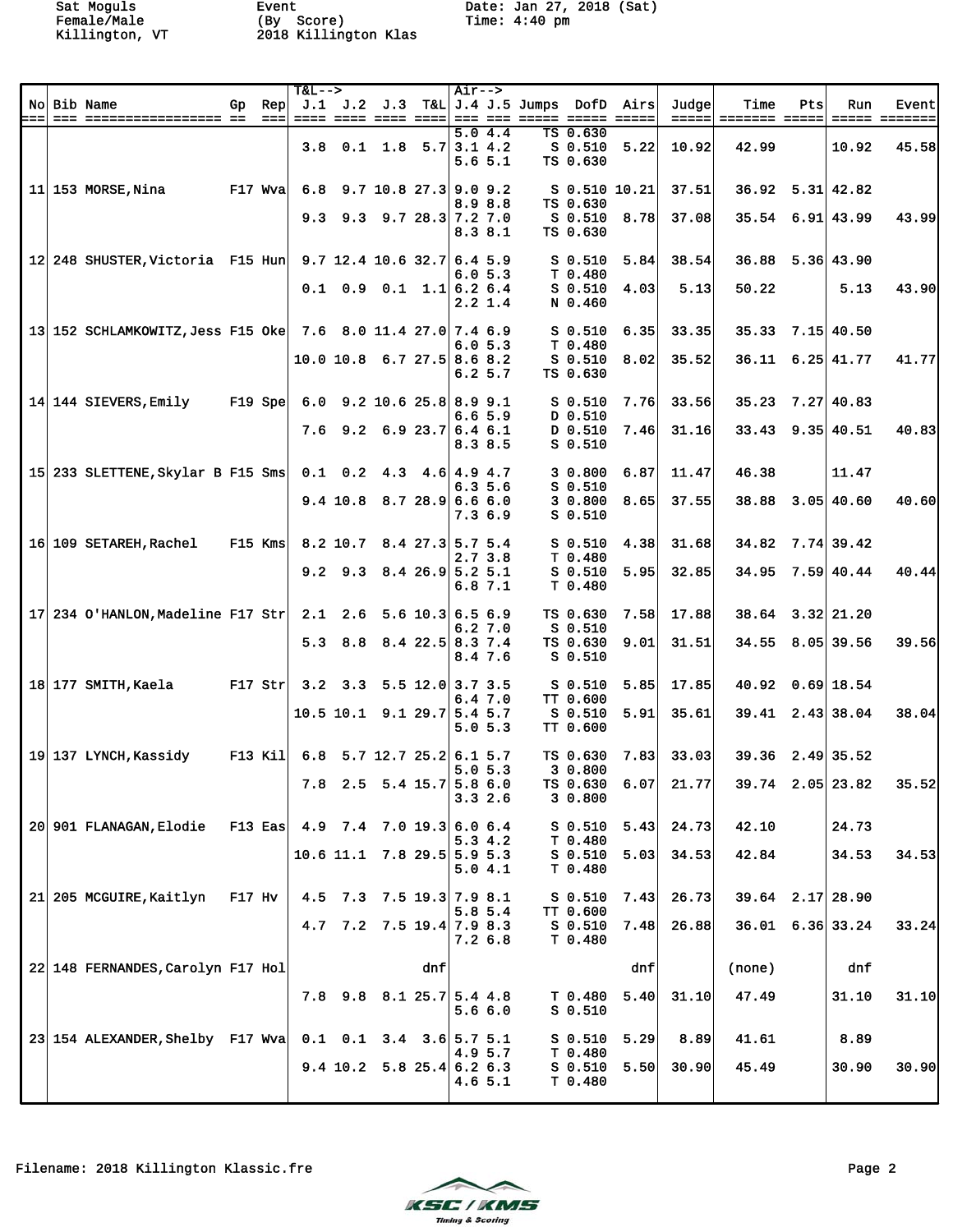|                 |                                                          |           |       | $T&L-->$                            |     |                                      |     | $Air--$       |                         |                                                |                                     |                     |                       |                              |     |                      |                        |
|-----------------|----------------------------------------------------------|-----------|-------|-------------------------------------|-----|--------------------------------------|-----|---------------|-------------------------|------------------------------------------------|-------------------------------------|---------------------|-----------------------|------------------------------|-----|----------------------|------------------------|
| :==             | No Bib Name                                              |           | $===$ |                                     |     |                                      |     |               |                         | Gp Rep J.1 J.2 J.3 T&L J.4 J.5 Jumps DofD Airs |                                     | $=$ $=$ $=$ $=$ $=$ | Judge<br>=====        | Time<br><b>======= =====</b> | Pts | Run                  | Event<br>===== ======= |
|                 | 24 903 ESTELLA, Cameron                                  | $F15$ Eas |       | 0.1                                 | 0.1 | 0.1                                  |     | $0.3$ 5.4 5.8 |                         |                                                | $S$ $0.510$                         | 4.07                | 4.37                  | 53.08                        |     | 4.37                 |                        |
|                 |                                                          |           |       |                                     |     | $5.9$ 7.6 8.8 22.3 6.3 5.9           |     |               | 2.32.8<br>6.25.6        |                                                | T 0.480<br>$S$ 0.510<br>D 0.510     | 6.11                | 28.41                 | 40.69                        |     | $0.95$ 29.36         | 29.36                  |
|                 | 25 145 MAILLOUX, Jocelyn F19 Spe 0.1 0.1 1.6 1.8 7.0 6.3 |           |       |                                     |     |                                      |     |               |                         |                                                | $S_0.510$                           | 6.16                | 7.96                  | 47.01                        |     | 7.96                 |                        |
|                 |                                                          |           |       |                                     |     | $7.9$ $7.8$ $6.8$ $22.5$ 5.6 5.2     |     |               | 4.96.0<br>6.36.1        |                                                | D 0.510<br>$S$ $0.510$<br>$D$ 0.510 | 5.91                | 28.41                 |                              |     | $41.42$ 0.11 28.52   | 28.52                  |
|                 | 26 902 BETTENCOURT, Liv F13 Kms                          |           |       |                                     |     | 3.0 6.2 6.3 15.5 2.1 2.4             |     |               |                         |                                                | T <sub>0.480</sub>                  | 3.82                | 19.32                 |                              |     | $41.32$ 0.23 19.55   |                        |
|                 |                                                          |           |       |                                     |     | 6.8 $9.1$ 6.0 21.9 5.5 4.8           |     |               | 5.15.7<br>4.8 5.8       |                                                | $S$ 0.510<br>N 0.460<br>$S_0.510$   | 5.06                | 26.96                 | 44.14                        |     | 26.96                | 26.96                  |
|                 | 27 925 ROTHBERG, Eleanor F13 Kil                         |           |       |                                     |     | $0.1$ 0.1 0.1 0.3 5.0 6.0            |     |               |                         |                                                | $S$ 0.510                           | 4.82                | 5.12                  | 52.41                        |     | 5.12                 |                        |
|                 |                                                          |           |       |                                     |     | 4.2 5.5 8.1 17.8 5.4 6.0             |     |               | 4.2 4.6<br>5.8 5.7      |                                                | N 0.460<br>$S$ 0.510<br>TS 0.630    | 6.52                | 24.32                 |                              |     | $39.65$ $2.16$ 26.48 | 26.48                  |
|                 | 28 141 FUNK Hailey<br>$F17$ Str                          |           |       |                                     |     | $0.1$ $0.1$ $0.1$ $0.3$ 3.0 2.2      |     |               |                         |                                                | $S$ 0.510                           | 2.61                | 2.91                  | 49.92                        |     | 2.91                 |                        |
|                 |                                                          |           |       |                                     |     | 4.5 7.2 8.1 19.8 6.4 6.2             |     |               | 2.63.0<br>6.76.0        |                                                | N 0.460<br>$S$ 0.510<br>D 0.510     | 6.44                | 26.24                 | 46.30                        |     | 26.24                | 26.24                  |
| 29 <sub>1</sub> | 220 COHEN, Jessica                                       | $F17$ Kms |       |                                     |     | $0.1$ $0.1$ $4.4$ $4.6$ $4.2$ 3.8    |     |               | 4.4 4.1                 |                                                | $S$ 0.510<br>TS 0.630               | 4.71                | 9.31                  | 44.40                        |     | 9.31                 |                        |
|                 |                                                          |           |       |                                     |     | $6.4$ 5.6 6.5 18.5 6.4 5.4           |     |               | 4.7 4.7                 |                                                | $S$ 0.510<br>TS 0.630               | 5.96                | 24.46                 | 42.37                        |     | 24.46                | 24.46                  |
|                 | $30 188$ GETZ, Taylor                                    | $F17$ Kms |       |                                     |     | $3.0$ $3.0$ $4.0$ $10.0$ $4.5$ $4.6$ |     |               |                         |                                                | 30.800<br>$S$ 0.510                 | 7.89                | 17.89                 |                              |     | $36.79$ $5.46$ 23.35 |                        |
|                 |                                                          |           |       |                                     |     | $0.1$ 2.3 3.4 5.8 5.0 5.6            |     |               | 8.58.2<br>$.0 \quad .0$ |                                                | 30.800                              | 4.24                | 10.04                 | (none)                       |     | 10.04                | 23.35                  |
|                 | 31 117 RYAN, Lilybeth                                    | $F15$ Gou |       |                                     |     | $0.1$ 2.1 2.7 4.9 3.2 3.0            |     |               |                         |                                                | S <sub>0.510</sub>                  | 3.97                | 8.87                  | 43.40                        |     | 8.87                 |                        |
|                 |                                                          |           |       |                                     |     | 6.3 4.6 5.5 16.4 5.0 5.3             |     |               | 5.14.9<br>4.64.3        |                                                | T 0.480<br>$S$ 0.510<br>T 0.480     | 4.75                | 21.15                 |                              |     | 40.48 1.20 22.35     | 22.35                  |
|                 | 32 135 SOCHA, Lauryn                                     | F15 Hv    |       |                                     |     | $0.1$ $0.1$ $0.1$ $0.3$ 8.0 7.8      |     |               | 7.06.3                  |                                                | S 0.510<br>TS 0.630                 | 8.21                | 8.51                  | 44.79                        |     | 8.51                 |                        |
|                 |                                                          |           |       |                                     |     | 3.3 5.3 1.1 9.7 6.4 6.0              |     |               | 6.05.8                  |                                                | S 0.510<br>TS 0.630                 | 6.87                | 16.57                 | 41.82                        |     | 16.57                | 16.57                  |
| 1               | 199 SCHUNK, Harrison                                     |           |       | M19 Sms 15.3 14.5 16.1 45.9 8.5 8.5 |     |                                      |     |               |                         |                                                |                                     | $bT$ 0.700 12.41    | 58.31                 | 23.66 15.64 73.95            |     |                      |                        |
|                 |                                                          |           |       |                                     |     | $10.8$ 8.3 4.2 23.3 8.6 8.7          |     |               | 9.08.7<br>3.64.1        |                                                | bPp 0.730<br>bL 0.720<br>$S$ 0.410  | 7.80                | 31.10                 |                              |     | 27.27 10.70 41.80    | 73.95                  |
|                 | 2 112 GRAMMAS, Elijah                                    |           |       | M17 Gsr 14.0 13.9 16.0 43.9 7.4 7.2 |     |                                      |     |               |                         |                                                |                                     | $bPp$ 0.730 12.63   | 56.53                 |                              |     | 25.34 13.34 69.87    |                        |
|                 |                                                          |           |       |                                     |     | $12.6$ 13.9 13.2 39.7 7.8 8.0        |     |               | 8.8 8.2<br>8.4 7.8      |                                                | 7opA 0.860<br>7opA 0.860            | bPp 0.730 12.72     | 52.42                 |                              |     | $25.51$ 13.11 65.53  | 69.87                  |
| 3               | 209 CAPLAN, Nathan                                       |           |       | M17 Sms 15.3 13.1 14.3 42.7 9.2 9.3 |     |                                      |     |               |                         |                                                |                                     | $bT$ 0.700 12.35    | 55.05                 |                              |     | 26.43 11.85 66.90    |                        |
|                 |                                                          |           |       |                                     |     | 14.7 13.9 15.7 44.3 8.3 7.7          |     |               | 8.4 7.7<br>9.18.7       |                                                | bPp 0.730<br>bPp 0.730              | $bT$ 0.700 12.09    | 56.39                 |                              |     | 26.08 12.33 68.72    | 68.72                  |
|                 | 4 102 MOSSBROOK, Skye                                    | M19 Bm    |       |                                     |     |                                      | dnf |               |                         |                                                |                                     | dnf                 |                       | (none)                       |     | dnf                  |                        |
|                 |                                                          |           |       |                                     |     | 13.7 14.0 12.9 40.6 7.0 7.3          |     |               | 8.4 8.0                 |                                                | bL 0.720                            | $bT$ 0.700 10.90    | 51.50                 |                              |     | 23.05 16.47 67.97    | 67.97                  |
|                 | $5 206$ NORTH, Curtis                                    |           |       | M17 Kms 15.5 12.0 13.3 40.8 9.2 9.3 |     |                                      |     |               |                         |                                                |                                     | 3p 0.730 12.62      | 53.42                 |                              |     | 25.68 12.88 66.30    |                        |
|                 |                                                          |           |       |                                     |     | $0.2$ 3.9 1.9 6.0 7.5 6.2            |     |               | 8.6 8.2                 |                                                | bT 0.700                            |                     | $3p$ 0.730 9.26 15.26 | 26.49 11.77 27.03            |     |                      | 66.30                  |

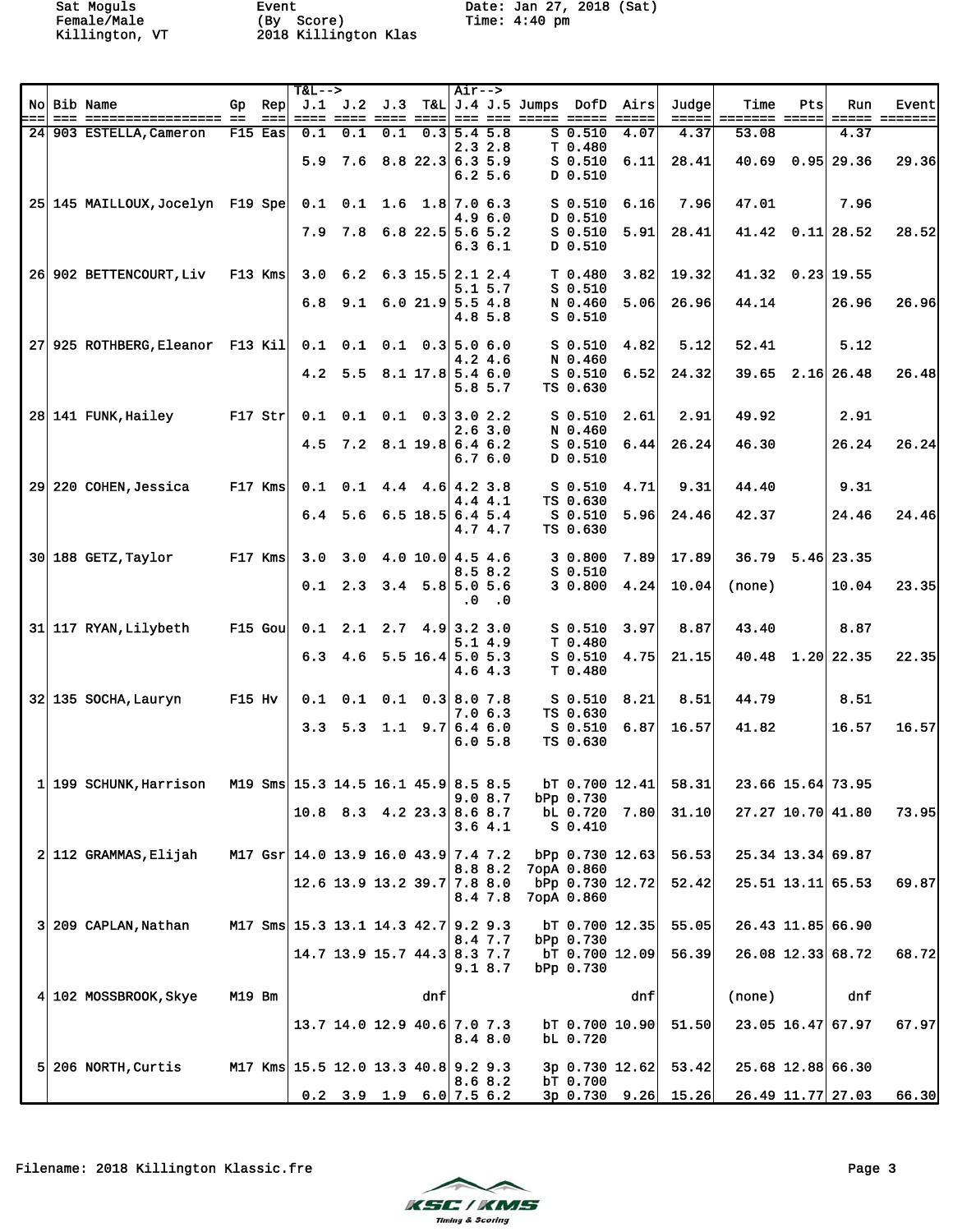|      | No Bib Name                                                   |               | Gp Rep | $T&L-->$                            |                                    |     | Air-->  |               | $J.1$ $J.2$ $J.3$ $T&L$ $J.4$ $J.5$ Jumps DofD Airs          |                               |      | Judge | Time   | Pts | Run                      | <b>Event</b>  |
|------|---------------------------------------------------------------|---------------|--------|-------------------------------------|------------------------------------|-----|---------|---------------|--------------------------------------------------------------|-------------------------------|------|-------|--------|-----|--------------------------|---------------|
| ===। |                                                               |               |        |                                     |                                    |     |         | 6.35.9        | <u>---  ---- ---- ---- ----  --- --- ---- ---- ---- ----</u> | bT 0.700                      |      |       |        |     |                          | ===== ======= |
|      | 6 129 TIKTINSKY, Peter MSr Str 13.4 12.7 12.0 38.1 7.2 6.9    |               |        |                                     |                                    |     |         |               |                                                              | 7opA 0.860 11.34              |      | 49.44 |        |     | 23.12 16.38 65.82        |               |
|      |                                                               |               |        |                                     | $6.8$ $6.8$ $7.9$ $21.5$ 7.3 $6.5$ |     |         | 7.4 7.3       |                                                              | bL 0.720<br>7opA 0.860 12.44  |      | 33.94 |        |     | $24.63$ 14.31 48.25      | 65.82         |
|      |                                                               |               |        |                                     |                                    |     | 9.28.9  |               |                                                              | bL 0.720                      |      |       |        |     |                          |               |
|      | $7 107$ ALVA, Isaac                                           |               |        | M15 Bri 12.2 12.8 13.4 38.4 7.6 8.0 |                                    |     |         | 7.7 7.8       |                                                              | 3p 0.730 11.11<br>30.700      |      | 49.51 |        |     | 27.53 10.35 59.86        |               |
|      |                                                               |               |        |                                     | 4.7 5.6 7.8 18.1 6.7 6.3           |     |         |               |                                                              | 3p 0.730 10.16                |      | 28.26 |        |     | $30.52 \quad 6.26$ 34.52 | 59.86         |
|      |                                                               |               |        |                                     |                                    |     | 7.4 8.1 |               |                                                              | 3 0.700                       |      |       |        |     |                          |               |
|      | 8 269 ESTELLA, Ryan                                           |               |        | M17 Pro 11.4 9.2 4.7 25.3 8.2 8.6   |                                    |     |         | 9.28.3        |                                                              | TS 0.530<br>TT 0.500          | 8.82 | 34.12 |        |     | 26.79 11.36 45.48        |               |
|      |                                                               |               |        |                                     | 13.8 14.1 13.8 41.7 8.4 8.4        |     | 7.7 7.9 |               |                                                              | TS 0.530<br>TT 0.500          | 8.35 | 50.05 |        |     | $28.10$ $9.57$ 59.62     | 59.62         |
|      | $9 140$ GOODIN, Lucas                                         | <b>M19 Hv</b> |        |                                     | 12.4 10.0 11.0 33.4 7.7 7.9        |     |         |               |                                                              | bPp 0.730 12.86               |      | 46.26 |        |     | 26.67 11.52 57.78        |               |
|      |                                                               |               |        |                                     | $0.1$ 0.1 0.1 0.3 6.1 6.2          |     |         | 8.48.3        |                                                              | 7opA 0.860<br>bPp 0.730 4.48  |      | 4.78  | (none) |     | 4.78                     | 57.78         |
|      |                                                               |               |        |                                     |                                    |     |         | $.0 \quad .0$ |                                                              |                               |      |       |        |     |                          |               |
|      | 10 104 WHALEN, Cooper                                         |               |        | M17 Sgb 11.0 12.6 12.4 36.0 6.7 7.2 |                                    |     |         | 5.05.0        |                                                              | 30.700<br>3p 0.730            | 8.51 | 44.51 |        |     | 27.60 10.25 54.76        |               |
|      |                                                               |               |        |                                     | 13.5 13.4 11.2 38.1 7.8 8.1        |     |         | 6.05.5        |                                                              | 3 0.700<br>3p 0.730           | 9.76 | 47.86 |        |     | $27.92$ $9.81$ 57.67     | 57.67         |
|      | 11 124 PETRONE, Jack                                          |               |        | M13 Kms 11.7 12.5 11.8 36.0 5.6 5.8 |                                    |     |         |               |                                                              | 3p 0.730                      | 9.04 | 45.04 |        |     | 27.47 10.43 55.47        |               |
|      |                                                               |               |        |                                     | 12.9 13.3 13.2 39.4 6.0 6.7        |     |         | 6.76.9        |                                                              | bL 0.720<br>3p 0.730          | 9.89 | 49.29 |        |     | $29.80$ 7.24 56.53       | 56.53         |
|      |                                                               |               |        |                                     |                                    |     |         | 7.67.0        |                                                              | bL 0.720                      |      |       |        |     |                          |               |
|      | $12$ 222 LYNCH, Clay                                          |               |        | M17 Kil 11.4 12.3 12.8 36.5 7.0 6.9 |                                    |     |         | 7.4 6.7       |                                                              | 3 0.700<br>bT 0.700           | 9.80 | 46.30 |        |     | 27.63 10.21 56.51        |               |
|      |                                                               |               |        |                                     | $11.5$ 9.8 13.0 34.3 7.1 7.5       |     |         | 8.8 8.5       |                                                              | 3 0.700 11.16<br>bT 0.700     |      | 45.46 |        |     | $28.35$ $9.23$ 54.69     | 56.51         |
|      | 13 118 APPLEGATE, Colby M17 Sgb                               |               |        |                                     |                                    | dnf |         |               |                                                              |                               | dnf  |       | (none) |     | dnf                      |               |
|      |                                                               |               |        |                                     | $11.6$ 14.3 12.1 38.0 6.5 6.3      |     |         |               |                                                              | 3p 0.730                      | 9.49 | 47.49 |        |     | 28.75 8.68 56.17         | 56.17         |
|      |                                                               |               |        |                                     |                                    |     | 7.26.6  |               |                                                              | 3 0.700                       |      |       |        |     |                          |               |
|      | 14 169 LATTERMAN, Spencer M17 Sms 11.9 12.1 13.3 37.3 6.2 6.0 |               |        |                                     |                                    |     |         |               |                                                              | 3 0.700                       | 8.37 | 45.67 |        |     | 27.68 10.14 55.81        |               |
|      |                                                               |               |        |                                     | $10.3$ 13.3 10.5 34.1 5.9 6.1      |     |         | 6.05.4        |                                                              | bL 0.720<br>3 0.700           | 8.54 | 42.64 |        |     | 27.33 10.62 53.26        | 55.81         |
|      |                                                               |               |        |                                     |                                    |     | 6.55.9  |               |                                                              | bT 0.700                      |      |       |        |     |                          |               |
|      | 15 111 SERELS, Spencer                                        |               |        | M19 Sms 13.2 13.8 13.1 40.1 6.5 6.3 |                                    |     |         | 6.66.1        |                                                              | TS 0.530<br>bT 0.700          | 7.83 | 47.93 |        |     | 29.52 7.63 55.56         |               |
|      |                                                               |               |        |                                     | $3.1$ $3.3$ $4.1$ $10.5$ 6.0 6.3   |     |         | $2.4 \t1.8$   |                                                              | TS 0.530<br>bT 0.700          | 4.72 | 15.22 | 35.11  |     | 15.22                    | 55.56         |
|      | 16 227 GRAMMAS, Caleb                                         |               |        | M15 Gsr 13.1 11.9 13.7 38.7 7.2 6.8 |                                    |     |         |               |                                                              | bT 0.700                      | 9.09 | 47.79 |        |     | $29.67$ $7.42$ 55.21     |               |
|      |                                                               |               |        |                                     | 10.5 13.0 12.9 36.4 6.1 6.0        |     |         | 5.6 5.9       |                                                              | bPp 0.730<br>bT 0.700         | 9.12 | 45.52 |        |     | 28.11 9.55 55.07         | 55.21         |
|      |                                                               |               |        |                                     |                                    |     |         | 6.76.7        |                                                              | bPp 0.730                     |      |       |        |     |                          |               |
|      | 17 146 DUESING, Peter                                         | MVt Bm        |        |                                     | 11.2 12.5 10.5 34.2 5.0 4.7        |     |         | $5.6\;5.2$    |                                                              | bT 0.700<br>bPp 0.730         | 7.33 | 41.53 |        |     | $30.21$ 6.68 48.21       |               |
|      |                                                               |               |        |                                     | 12.1 11.1 14.1 37.3 7.6 7.3        |     | 7.0 6.8 |               |                                                              | bL 0.720 10.39<br>bPp 0.730   |      | 47.69 |        |     | 29.95 7.04 54.73         | 54.73         |
|      | 18 105 REILEY, Camden                                         |               |        | M17 Nys 11.1 11.1 10.2 32.4 5.2 4.9 |                                    |     |         |               |                                                              | 3 0.700                       | 9.15 | 41.55 |        |     | $30.67$ 6.05 47.60       |               |
|      |                                                               |               |        |                                     | $11.3$ 9.9 12.4 33.6 7.2 8.0       |     |         | 7.6 7.8       |                                                              | $3p \t0.730$<br>3 0.700 11.37 |      | 44.97 |        |     | $29.46$ 7.71 52.68       | 52.68         |
|      |                                                               |               |        |                                     |                                    |     |         | 8.0 8.6       |                                                              | 3p 0.730                      |      |       |        |     |                          |               |
|      | 19 125 GREEN, Keenan                                          |               |        | M17 Kil 12.2 12.4 12.1 36.7 5.8 6.2 |                                    |     | 4.0 4.9 |               |                                                              | $TS$ 0.530 6.29<br>3 0.700    |      | 42.99 |        |     | $28.14$ 9.51 52.50       |               |

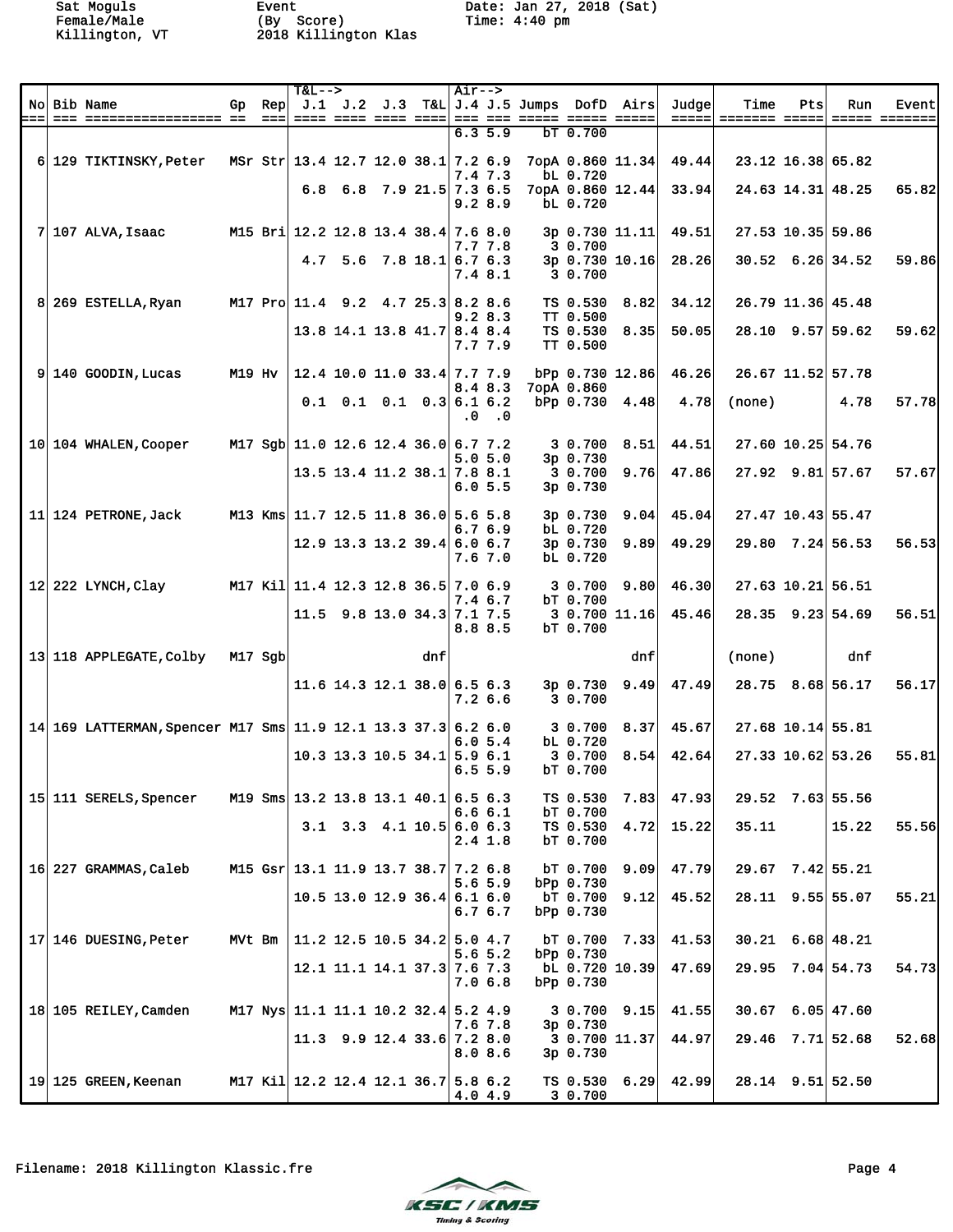|     |                                                               |         |             | $T&L-->$                            |             |                                                          |                    | $Air--$ |                    |                                                                                                   |                                     |                |       |                                       |     |                          |                        |
|-----|---------------------------------------------------------------|---------|-------------|-------------------------------------|-------------|----------------------------------------------------------|--------------------|---------|--------------------|---------------------------------------------------------------------------------------------------|-------------------------------------|----------------|-------|---------------------------------------|-----|--------------------------|------------------------|
| === | No Bib Name                                                   | Gp      | Rep<br>$==$ |                                     |             |                                                          |                    |         |                    | J.1 J.2 J.3 T&L J.4 J.5 Jumps DofD Airs<br><u> ==== ==== ==== ====  === === ===== ===== =====</u> |                                     |                | Judge | Time                                  | Pts | Run                      | Event<br>===== ======= |
|     |                                                               |         |             | 8.8                                 | 9.5         |                                                          | $9.3$ 27.6 7.5 6.8 |         |                    |                                                                                                   | TS 0.530                            | 5.95           | 33.55 | 29.35                                 |     | 7.86 41.41               | 52.50                  |
|     |                                                               |         |             |                                     |             |                                                          |                    |         | 2.43.8             |                                                                                                   | 3 0.700                             |                |       |                                       |     |                          |                        |
|     | 20 184 BUTLER, Bryce                                          | M17 Hv  |             | 10.5 11.1 12.6 34.2   7.8 6.7       |             |                                                          |                    |         |                    |                                                                                                   |                                     | 3 0.700 10.62  | 44.82 |                                       |     | $29.69$ $7.39$ 52.21     |                        |
|     |                                                               |         |             |                                     |             |                                                          |                    |         | 7.5 7.7            |                                                                                                   | bPp 0.730                           |                |       |                                       |     |                          |                        |
|     |                                                               |         |             |                                     |             | 10.2 12.3 10.3 32.8 7.5 7.8                              |                    |         | 6.66.0             |                                                                                                   | bPp 0.730                           | 3p 0.730 10.17 | 42.97 |                                       |     | 29.95 7.04 50.01         | 52.21                  |
|     |                                                               |         |             |                                     |             |                                                          |                    |         |                    |                                                                                                   |                                     |                |       |                                       |     |                          |                        |
|     | $21$ 130 SIMON, Sid                                           |         |             | M19 Kil 11.2 11.2 5.7 28.1 4.7 4.4  |             |                                                          |                    |         | 5.86.0             |                                                                                                   | 3 0.700<br>bT 0.700                 | 7.31           | 35.41 |                                       |     | 27.68 10.14 45.55        |                        |
|     |                                                               |         |             |                                     |             | 9.1 8.8 11.6 29.5 7.9 8.1                                |                    |         |                    |                                                                                                   | 3 0.700                             | 9.76           | 39.26 |                                       |     | $28.07$ 9.61 48.87       | 48.87                  |
|     |                                                               |         |             |                                     |             |                                                          |                    |         | 6.05.9             |                                                                                                   | bT 0.700                            |                |       |                                       |     |                          |                        |
|     | 22 149 AVAGNANO, Lucas                                        |         |             | M19 Hun 11.4 11.8 11.4 34.6 5.7 6.1 |             |                                                          |                    |         |                    |                                                                                                   | <b>TT 0.500</b>                     | 5.65           | 40.25 |                                       |     | 29.94 7.05 47.30         |                        |
|     |                                                               |         |             |                                     |             |                                                          |                    |         | 5.15.1             |                                                                                                   | TS 0.530                            |                |       |                                       |     |                          |                        |
|     |                                                               |         |             |                                     |             | 6.6 6.7 5.1 18.4 7.7 7.6                                 |                    |         | 5.2 5.7            |                                                                                                   | <b>TT 0.500</b><br><b>TTS 0.640</b> | 7.30           | 25.70 | 32.53                                 |     | 3.51 29.21               | 47.30                  |
|     |                                                               |         |             |                                     |             |                                                          |                    |         |                    |                                                                                                   |                                     |                |       |                                       |     |                          |                        |
|     | 23 134 MCGUIRE, Michael                                       | M15 Hv  |             |                                     |             | $3.1 \quad 6.1 \quad 4.9 \quad 14.1 \quad 7.2 \quad 6.8$ |                    |         | $5.6\,5.5$         |                                                                                                   | bT 0.700<br>bPp 0.730               | 8.94           | 23.04 |                                       |     | $30.17 \quad 6.74$ 29.78 |                        |
|     |                                                               |         |             |                                     |             | $10.4$ 8.8 10.9 30.1 7.4 7.5                             |                    |         |                    |                                                                                                   | bT 0.700                            | 9.77           | 39.87 |                                       |     | $29.67$ $7.42$ $47.29$   | 47.29                  |
|     |                                                               |         |             |                                     |             |                                                          |                    |         | 6.26.3             |                                                                                                   | bPp 0.730                           |                |       |                                       |     |                          |                        |
|     | 24 904 ARNER.Colin                                            |         |             | M17 Cva 10.8 12.3 12.5 35.6 6.0 5.7 |             |                                                          |                    |         |                    |                                                                                                   | 3 0.700                             | 6.90           | 42.50 |                                       |     | $31.78$ 4.54 47.04       |                        |
|     |                                                               |         |             |                                     |             |                                                          |                    |         | 6.57.2             |                                                                                                   | $S_0.410$                           |                |       |                                       |     |                          |                        |
|     |                                                               |         |             |                                     |             | $2.1$ 4.0 3.1 9.2 4.6 4.9                                |                    | . 0     | .0                 |                                                                                                   | 3 0.700                             | 3.32           | 12.52 | 39.71                                 |     | 12.52                    | 47.04                  |
|     |                                                               |         |             |                                     |             |                                                          |                    |         |                    |                                                                                                   |                                     |                |       |                                       |     |                          |                        |
|     | 25 147 SCHLAMKOWITZ, Jack M17 Oke 11.2 10.1 11.2 32.5 5.9 4.9 |         |             |                                     |             |                                                          |                    |         | 5.5 <sub>5.3</sub> |                                                                                                   | TS 0.530<br>3 0.700                 | 6.63           | 39.13 |                                       |     | $30.67$ 6.05 45.18       |                        |
|     |                                                               |         |             |                                     |             | $7.5 \t6.0 \t10.9 \t24.4 \t5.4 \t4.9$                    |                    |         |                    |                                                                                                   | TS 0.530                            | 6.66           | 31.06 |                                       |     | $30.60$ 6.15 37.21       | 45.18                  |
|     |                                                               |         |             |                                     |             |                                                          |                    |         | 5.05.8             |                                                                                                   | $3p \t0.730$                        |                |       |                                       |     |                          |                        |
|     | 26 155 CULLINANE, Patrick M15 Spe 9.2 12.5 11.1 32.8 5.2 5.7  |         |             |                                     |             |                                                          |                    |         |                    |                                                                                                   | TT 0.500                            | 6.68           | 39.48 |                                       |     | $31.79$ 4.52 44.00       |                        |
|     |                                                               |         |             |                                     |             |                                                          |                    |         | 5.95.4             |                                                                                                   | 3 0.700                             |                |       |                                       |     |                          |                        |
|     |                                                               |         |             |                                     |             | $0.1$ $0.1$ $0.1$ $0.3$ $6.7$ $7.1$                      |                    |         | $.0 \quad .0$      |                                                                                                   | TS 0.530                            | 3.65           | 3.95  | (none)                                |     | 3.95                     | 44.00                  |
|     |                                                               |         |             |                                     |             |                                                          |                    |         |                    |                                                                                                   |                                     |                |       |                                       |     |                          |                        |
|     | 27 924 SMITH, Eric                                            |         |             | M15 Spe 11.1 10.0 8.8 29.9 8.3 7.8  |             |                                                          |                    |         | 7.06.3             |                                                                                                   | TS 0.530<br><b>TTS 0.640</b>        | 8.51           | 38.41 |                                       |     | $31.49$ 4.93 43.34       |                        |
|     |                                                               |         |             |                                     | $4.9$ $4.6$ | $7.0$ 16.5 8.0 $7.4$                                     |                    |         |                    |                                                                                                   | TS 0.530                            | 8.52           | 25.02 | (none)                                |     | 25.02                    | 43.34                  |
|     |                                                               |         |             |                                     |             |                                                          |                    |         | 7.1 6.8            |                                                                                                   | TTS 0.640                           |                |       |                                       |     |                          |                        |
|     | 28 160 AUTIELLO. Thomas                                       |         |             | M17 Kil 10.4 11.0 11.3 32.7 6.6 6.8 |             |                                                          |                    |         |                    |                                                                                                   | TS 0.530                            | 6.80           | 39.50 |                                       |     | $32.66$ $3.33$ $42.83$   |                        |
|     |                                                               |         |             |                                     |             |                                                          |                    |         | 5.25.0             |                                                                                                   | <b>TTS 0.640</b>                    |                |       |                                       |     |                          |                        |
|     |                                                               |         |             |                                     |             | $0.1$ $0.1$ $0.1$ $0.3$ 7.3 7.1                          |                    |         |                    |                                                                                                   | TS 0.530<br>TT 0.500                | 6.61           | 6.91  | 41.91                                 |     | 6.91                     | 42.83                  |
|     |                                                               |         |             |                                     |             |                                                          |                    |         | 5.5 5.7            |                                                                                                   |                                     |                |       |                                       |     |                          |                        |
|     | 29 923 JAMIESON, Ryan                                         |         |             | M13 Kil 10.2 13.4 11.4 35.0 5.6 5.0 |             |                                                          |                    |         |                    |                                                                                                   | TS 0.530                            | 7.21           | 42.21 |                                       |     | $34.79$ 0.42 42.63       |                        |
|     |                                                               |         |             |                                     |             | $0.7$ 2.5 3.1 6.3 6.7 6.1                                |                    |         | 6.26.4             |                                                                                                   | 3 0.700<br>3 0.700                  | 9.91           | 16.21 | 35.17                                 |     | 16.21                    | 42.63                  |
|     |                                                               |         |             |                                     |             |                                                          |                    |         | 7.3 7.6            |                                                                                                   | 3p 0.730                            |                |       |                                       |     |                          |                        |
|     | 30 133 LAMLEIN, Raymond                                       |         |             | M15 Kms 10.3 7.1 8.6 26.0 5.9 6.1   |             |                                                          |                    |         |                    |                                                                                                   | XS 0.560                            | 7.76           | 33.76 |                                       |     | $29.03$ $8.30$ 42.06     |                        |
|     |                                                               |         |             |                                     |             |                                                          |                    |         | 6.26.4             |                                                                                                   | 3 0.700                             |                |       |                                       |     |                          |                        |
|     |                                                               |         |             |                                     |             | 4.1 5.3 4.9 14.3 5.1 5.1                                 |                    |         | 3.12.0             |                                                                                                   | TS 0.530<br>3 0.700                 | 4.48           | 18.78 |                                       |     | $31.08$ $5.49$ 24.27     | 42.06                  |
|     |                                                               |         |             |                                     |             |                                                          |                    |         |                    |                                                                                                   |                                     |                |       |                                       |     |                          |                        |
|     | 31 219 BOLESKY, Blake                                         | M17 Str |             |                                     |             | 4.7 4.2 5.8 14.7 6.2 5.9                                 |                    |         |                    |                                                                                                   | bT 0.700                            | 8.46           | 23.16 |                                       |     | $29.37$ $7.83$ 30.99     |                        |
|     |                                                               |         |             | 8.7                                 |             | $8.4$ 9.5 26.6 7.0 7.4                                   |                    |         | 5.9 5.7            |                                                                                                   | bPp 0.730<br>TS 0.530               | 5.80           | 32.40 |                                       |     | $28.58$ $8.91$ 41.31     | 41.31                  |
|     |                                                               |         |             |                                     |             |                                                          |                    |         | 5.54.2             |                                                                                                   | $S_0.410$                           |                |       |                                       |     |                          |                        |
|     | 32 202 NAVAGH, Colin                                          | M19 Hv  |             | 10.2 10.1 8.2 28.5  5.8 5.9         |             |                                                          |                    |         |                    |                                                                                                   | 3 0.700                             | 8.43           | 36.93 |                                       |     | $32.71$ $3.26$ 40.19     |                        |
|     |                                                               |         |             |                                     |             |                                                          |                    |         | 6.45.5             |                                                                                                   | 3p 0.730                            |                |       |                                       |     |                          |                        |
|     |                                                               |         |             |                                     |             | $10.7$ 9.6 8.4 28.7 5.5 4.9                              |                    |         | 5.8 5.4            |                                                                                                   | 3 0.700<br>3p 0.730                 | 7.72           | 36.42 |                                       |     | 34.50 0.82 37.24         | 40.19                  |
|     |                                                               |         |             |                                     |             |                                                          |                    |         |                    |                                                                                                   |                                     |                |       |                                       |     |                          |                        |
|     | 33 253 DINN, Con                                              |         |             | M15 Kms 8.0 10.3 10.4 28.7 6.3 6.7  |             |                                                          |                    |         |                    |                                                                                                   |                                     |                |       | $S$ 0.410 3.77 32.47 30.72 5.98 38.45 |     |                          |                        |

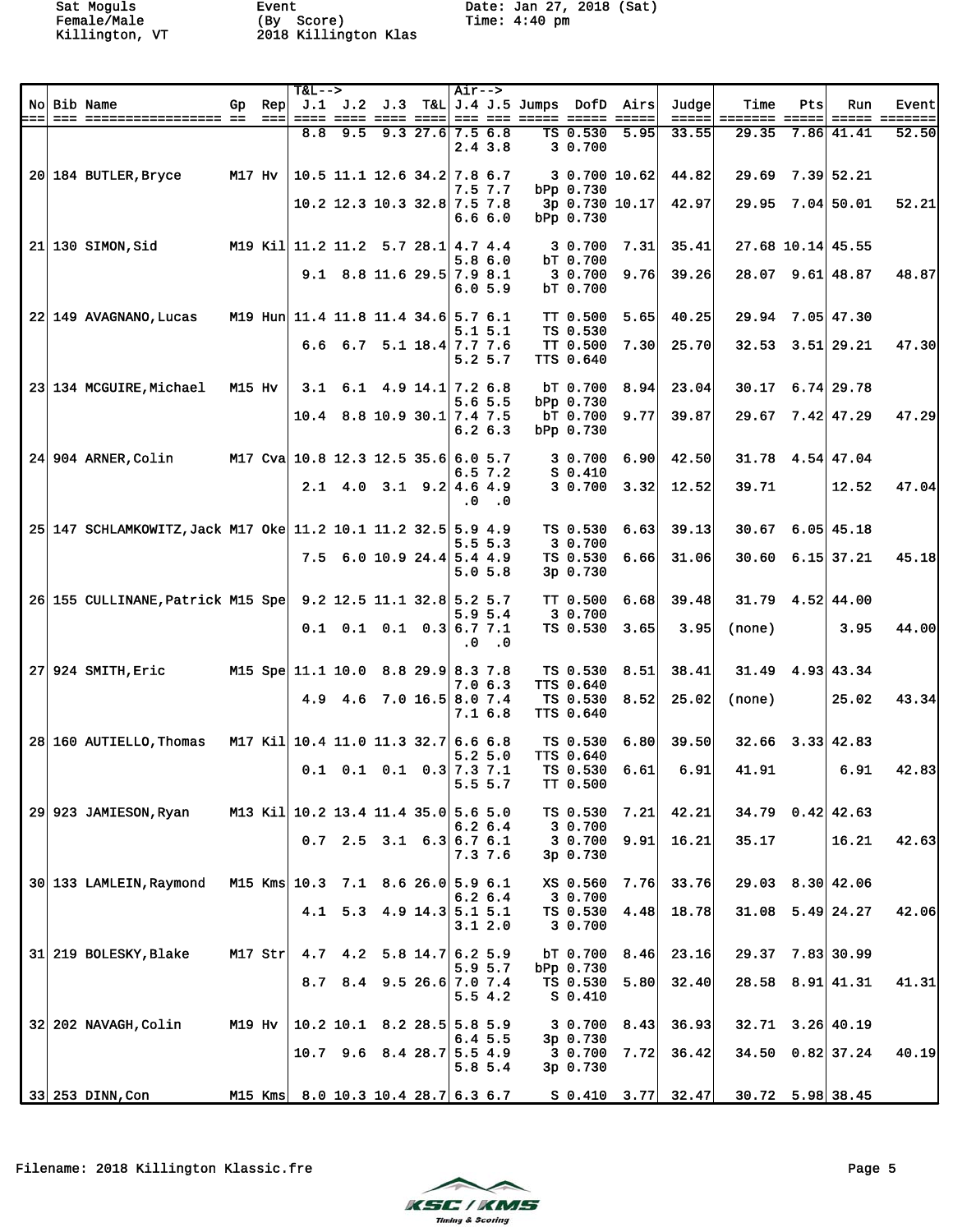|     |                                                           |           |                 | $T&L-->$                           |                 |                                      |                    |           | $Air--$                  |                                                       |                                        |      |                 |                      |     |                    |                        |
|-----|-----------------------------------------------------------|-----------|-----------------|------------------------------------|-----------------|--------------------------------------|--------------------|-----------|--------------------------|-------------------------------------------------------|----------------------------------------|------|-----------------|----------------------|-----|--------------------|------------------------|
|     | No Bib Name                                               | Gp        | Rep             |                                    |                 |                                      |                    |           |                          | J.1 J.2 J.3 T&L J.4 J.5 Jumps DofD                    |                                        | Airs | Judge           | Time                 | Pts | Run                | Event                  |
| ⊨== |                                                           |           | $=$ $=$ $=$ $ $ |                                    |                 | 9.3 12.1 11.1 32.5 5.6 5.3           |                    |           | 2.83.4<br>4.8 4.4        | <u>==== ==== ==== ====  === === ===== ===== =====</u> | $N$ 0.360<br>$S$ 0.410<br>TT 0.500     | 4.53 | ===== <br>37.03 | 33.08 2.76 39.79     |     |                    | ===== =======<br>39.79 |
|     | 34 922 DAMORE, Trae                                       | M13 Kil   |                 |                                    |                 | 8.3 9.1 9.9 27.3 5.0 5.1             |                    |           | 6.15.6                   |                                                       | 3 0.700<br>TS 0.530                    | 6.63 | 33.93           | 32.33 3.78 37.71     |     |                    |                        |
|     |                                                           |           |                 |                                    |                 | $9.1$ 11.6 8.9 29.6 4.8 4.6          |                    |           | 5.6 5.3                  |                                                       | 3 0.700<br>$3p \t0.730$                | 7.26 | 36.86           | 33.40                |     | $2.32$ 39.18       | 39.18                  |
|     | 35 136 ROTHBERG. Michael M15 Kms 8.5 7.9 9.0 25.4 6.9 7.0 |           |                 |                                    |                 |                                      |                    |           | 3.02.2                   |                                                       | $S_0.410$<br>3 0.700                   | 4.66 | 30.06           | 34.39                |     | $0.97$ 31.03       |                        |
|     |                                                           |           |                 |                                    |                 | $10.1$ 8.3 10.7 29.1 6.0 5.8         |                    |           | 7.06.3                   |                                                       | $S$ 0.410<br>3 0.700                   | 7.07 | 36.17           |                      |     | 33.95 1.57 37.74   | 37.74                  |
|     | 36 162 TOBEY, Gavin                                       | M15 Hun   |                 |                                    |                 | 7.8 8.7 9.3 25.8 6.8 6.5             |                    |           |                          |                                                       | 3 0.700                                | 7.77 | 33.57           | 32.11                |     | 4.08 37.65         |                        |
|     |                                                           |           |                 | 3.6                                |                 | 4.1 6.8 14.5 5.7 5.4                 |                    |           | 5.9 5.9<br>5.5 5.2       |                                                       | TS 0.530<br>3 0.700<br><b>TT 0.500</b> | 6.56 | 21.06           | $32.96$ $2.92$ 23.98 |     |                    | 37.65                  |
|     | 37 170 AUTIELLO, Anthony M15 Kil                          |           |                 |                                    |                 | $9.1$ 11.0 11.7 31.8 4.8 5.3         |                    |           |                          |                                                       | D 0.410                                | 4.46 | 36.26           | 35.91                |     | 36.26              |                        |
|     |                                                           |           |                 |                                    |                 | 5.6 8.9 7.4 21.9 4.7 4.5             |                    |           | 5.66.1<br>6.3 6.3        |                                                       | X 0.410<br>T 0.380<br>$X$ 0.410        | 4.32 | 26.22           | 37.65                |     | 26.22              | 36.26                  |
|     | 38 115 RYAN, Aidan<br>$M17$ Gsr                           |           |                 |                                    |                 | 9.3 9.9 10.9 30.1 4.6 4.8            |                    |           |                          |                                                       | ST 0.530                               | 5.55 | 35.65           | 35.37                |     | 35.65              |                        |
|     |                                                           |           |                 |                                    |                 | $6.3$ 2.6 6.0 14.9 6.3 6.8           |                    |           | 6.0 5.6<br>6.2 5.9       |                                                       | TS 0.530<br>TS 0.530<br>bPp 0.730      | 7.87 | 22.77           |                      |     | $34.74$ 0.49 23.26 | 35.65                  |
|     | 39 121 SCHEID, Nicholas                                   | $M15$ Sms |                 |                                    |                 | $7.5$ $7.1$ $9.0$ $23.6$ 6.4 6.6     |                    |           |                          |                                                       | 3 0.700                                | 8.75 | 32.35           | 33.14 2.68 35.03     |     |                    |                        |
|     |                                                           |           |                 |                                    |                 | $6.9$ $6.0$ $6.6$ $19.5$ 5.8 $6.2$   |                    |           | 6.06.0<br>5.7 5.7        |                                                       | bT 0.700<br>3 0.700<br>bPp 0.730       | 8.36 | 27.86           | $33.53$ $2.14$ 30.00 |     |                    | 35.03                  |
|     | 40 103 STUART, Dakota                                     |           |                 | M15 Kil 10.0 12.6 8.9 31.5 8.0 7.2 |                 |                                      |                    |           |                          |                                                       | $S_0.410$                              | 3.11 | 34.61           | 37.61                |     | 34.61              |                        |
|     |                                                           |           |                 |                                    |                 | 4.9 6.5 8.2 19.6 5.9 6.4             |                    | $\cdot$ 0 | $\cdot$ .0<br>6.0 5.6    |                                                       | $S_0.410$<br>TS 0.530                  | 5.58 | 25.18           | 43.16                |     | 25.18              | 34.61                  |
|     | 41 114 DAMORE, Tyler                                      | M15 Kms   |                 | 8.0                                |                 | $5.6$ $5.7$ $19.3$ $2.1$ $2.3$       |                    |           |                          |                                                       | $1 - 0.600$                            | 7.23 | 26.53           | 33.18                |     | 2.62 29.15         |                        |
|     |                                                           |           |                 |                                    |                 | $8.0$ 5.9 7.4 21.3 6.6 6.6           |                    |           | 8.78.2<br>7.06.2         |                                                       | bT 0.700<br>3 0.700<br>3p 0.730        | 9.43 | 30.73           | 32.28                |     | $3.85$ 34.58       | 34.58                  |
|     | $42$ 174 DAY, Maxwell                                     |           |                 | M17 Str 10.8 9.0 6.7 26.5 5.1 4.4  |                 |                                      |                    |           |                          |                                                       | T <sub>0.380</sub>                     | 4.15 | 30.65           | 39.20                |     | 30.65              |                        |
|     |                                                           |           |                 |                                    |                 | 7.9 9.8 9.6 27.3 6.1 5.9             |                    |           | 4.8 4.1<br>5.34.8        |                                                       | TS 0.530<br>T 0.380<br>TS 0.530        | 4.94 | 32.24           | 40.57                |     | 32.24              | 32.24                  |
|     | 43 201 GREEN, Conan                                       | M17 Kil   |                 |                                    |                 | $2.7$ 5.5 4.2 12.4 7.3 6.6           |                    |           |                          |                                                       | ST 0.530                               | 6.48 | 18.88           | 33.76 1.83 20.71     |     |                    |                        |
|     |                                                           |           |                 |                                    |                 | $5.9$ 6.5 6.1 18.5 6.4 6.1           |                    |           | 5.4 5.2<br>6.56.5        |                                                       | TS 0.530<br>ST 0.530<br>TS 0.530       | 6.75 | 25.25           |                      |     | $30.94$ 5.68 30.93 | 30.93                  |
|     | 44 151 DINN, Mikey                                        | M17 Kms   |                 |                                    |                 | 1.6 4.2 1.9 7.7 5.6 5.5              |                    |           |                          |                                                       | $S_0.410$                              | 2.27 | 9.97            | 45.85                |     | 9.97               |                        |
|     |                                                           |           |                 |                                    |                 | $8.1$ 10.1 7.6 25.8 6.5 6.7          |                    |           | $.0 \quad .0$<br>4.4 4.3 |                                                       | $S_0.410$<br>TS 0.530                  | 5.00 | 30.80           | 38.40                |     | 30.80              | 30.80                  |
|     | 45 195 LEVITTS, Blake                                     | M19 Kil   |                 |                                    |                 | $3.5$ $5.1$ $4.5$ $13.1$ $8.6$ $7.8$ |                    |           |                          |                                                       | 3 0.700                                | 6.13 | 19.23           | $30.32$ 6.53 25.76   |     |                    |                        |
|     |                                                           |           |                 |                                    | $2.7 \quad 3.1$ |                                      | $5.8$ 11.6 6.4 6.8 |           | .5 1.7<br>$.0 \quad .0$  |                                                       | N 0.360<br>3 0.700                     | 4.62 | 16.22           | $28.91$ $8.46$ 24.68 |     |                    | 25.76                  |
|     | 46 126 ARQUIT, Jamie                                      | M15 Kms   |                 |                                    |                 | $0.1$ 1.5 1.6 3.2 7.4 7.1            |                    |           |                          |                                                       | $S_0.410$                              | 5.82 | 9.02            | 37.44                |     | 9.02               |                        |
|     |                                                           |           |                 |                                    |                 | 4.3 7.8 7.8 19.9 6.8 7.1             |                    |           | 5.35.5<br>6.44.8         |                                                       | TS 0.530<br>$S_0.410$<br>N 0.360       | 4.85 | 24.75           | 37.85                |     | 24.75              | 24.75                  |
|     |                                                           |           |                 |                                    |                 |                                      |                    |           |                          |                                                       |                                        |      |                 |                      |     |                    |                        |